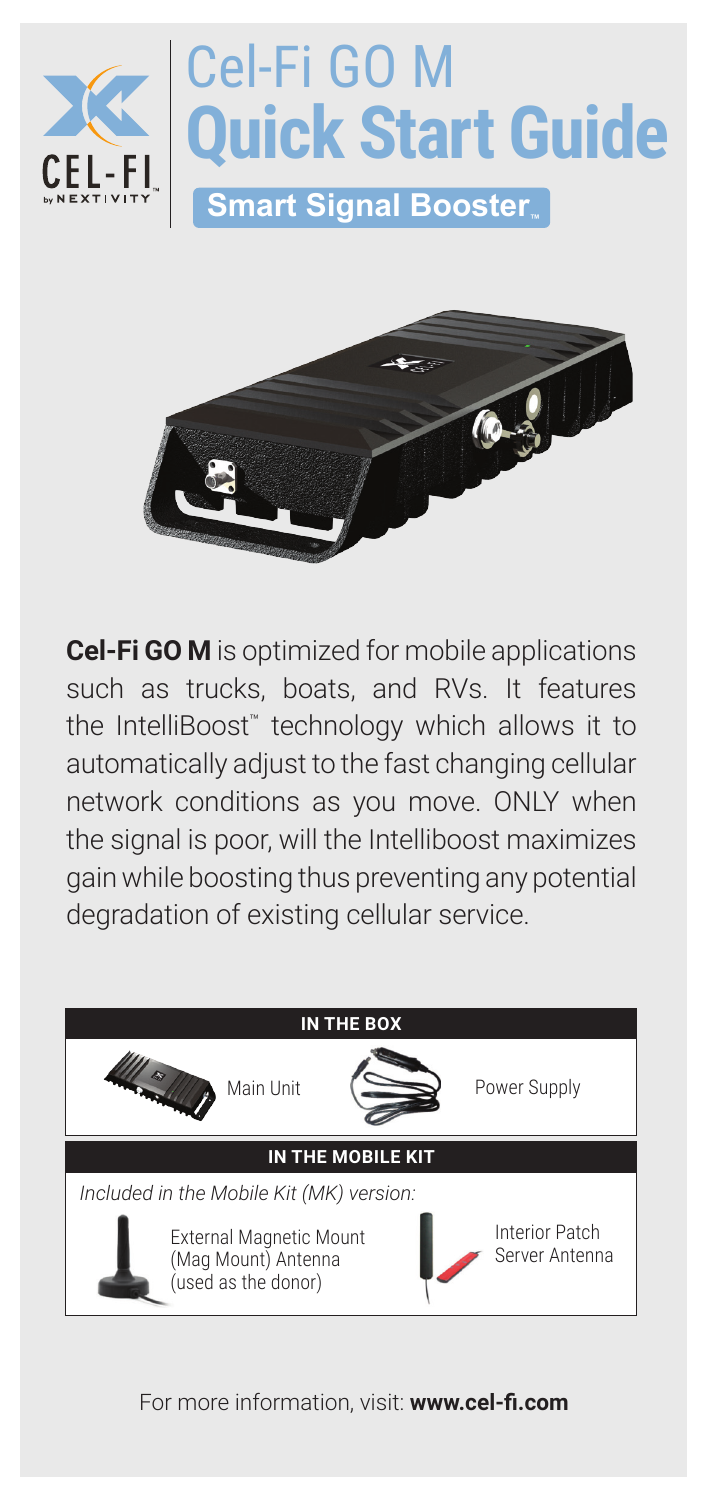

#### **Basic Functionality**

The **Cel-Fi GO M** connects to an external Donor Antenna to draw in a cellular signal from the macro network. The **Cel-Fi GO M** Smart Signal Booster finds the appropriate cellular signal, per the product's configuration, improves the signal, and amplifies it. Improved service is provided to the user via the Server Antenna.

*NOTE: A Stationary version ("GO X") of the product is available. Go to cel-fi.com for details.*

#### **Cel-Fi WAVE Mobile App**

The **Cel-Fi WAVE** app provides a User Interface to Cel-Fi systems. The app's dashboard shows the system "Boost" value. A numeric representation mapped to the amount of Signal Gain the system is providing. Higher is better, with nine (9) being the highest value.

### **Cel-Fi WAVE and Cel-Fi GO M**

Your **Cel-Fi GO M** will automatically select the strongest cellular signal to boost. However, you may manually configure the system preferences using **Cel-Fi WAVE**. Connect to **Cel-Fi GO M** with a bluetooth enabled mobile device, and manage the boost settings.

#### **NEMA 4 Rating**

The **Cel-Fi GO M** is NEMA 4 rated, and can be used both indoors and outdoors.

The NEMA 4 rating provides the following advantages:

- A degree of protection against ingress of solid foreign objects *(falling dirt and windblown dust)*
- A degree of protection from the ingress of water *(rain, sleet, snow, splashing water, and hose directed water)*
- Equipment will be undamaged by the external formation of ice on the enclosure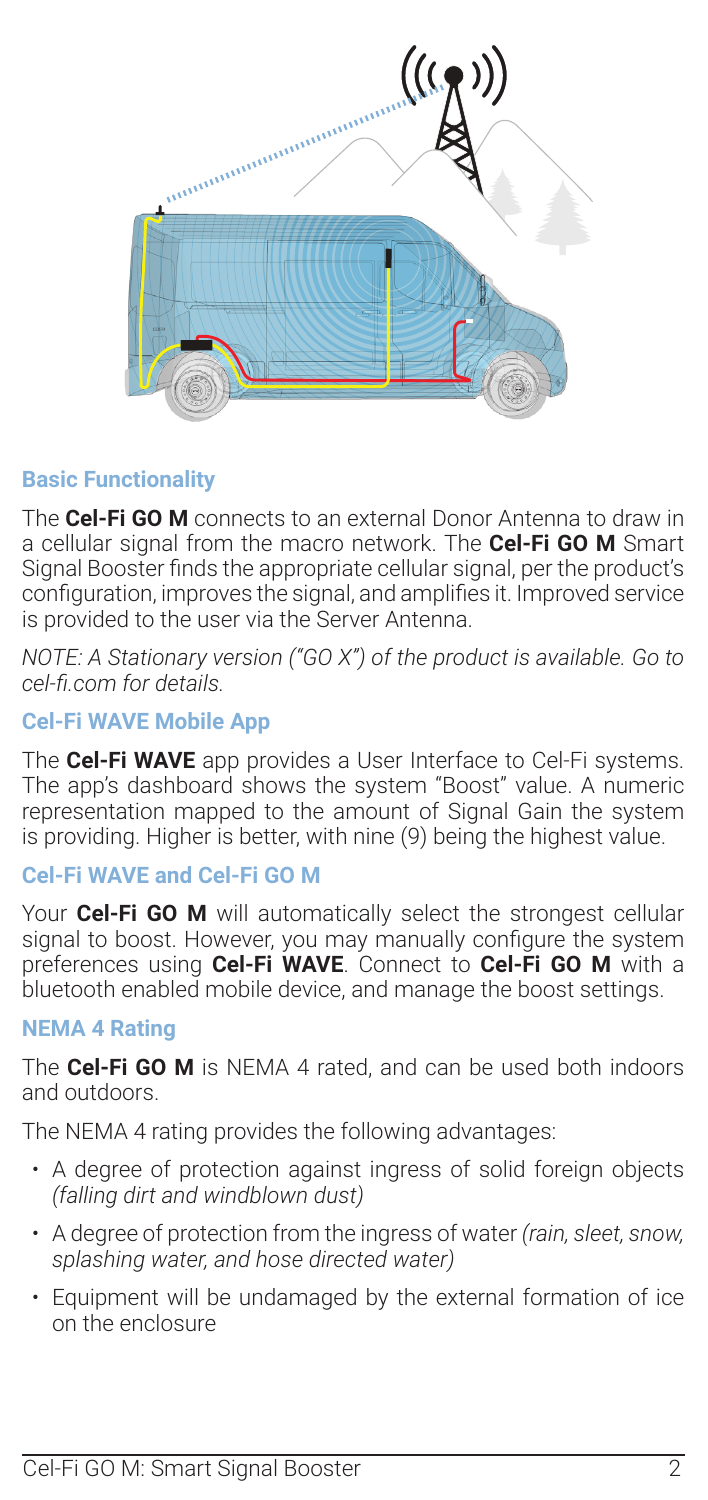# **Specifications:**

## **Frequency Support** Multiple variations of the product are available with different frequency support.

|                                                  |                        | modacing pappoint                                |              |              |                  |       |
|--------------------------------------------------|------------------------|--------------------------------------------------|--------------|--------------|------------------|-------|
|                                                  | <b>BAND</b>            |                                                  | <b>DOV</b>   |              | <b>UPLINK</b>    |       |
| <b>Model:</b>                                    | $\overline{2}$         | 1900 PCS                                         | 1930         | 1990         | 1850             | 1910  |
| G32-2/4/5/12/13M                                 | 4                      | AWS-1                                            | 2110         | 2155         | 1710             | 1755  |
|                                                  | 5                      | 850                                              | 869          | 894          | 824              | 849   |
|                                                  | 12                     | 700 a                                            | 729          | 746          | 699              | 716   |
|                                                  | 13                     | 700 с                                            | 746          | 756          | 777              | 787   |
| Gain                                             |                        | Up to 65dB system gain                           |              |              |                  |       |
|                                                  | ÁŃ                     |                                                  |              |              |                  |       |
| Model:                                           | Τ                      | 2100                                             | 2110         | 2170         | 1920             | 1980  |
| G32-1/3/5/7/8/20M                                | 3                      | 1800+                                            | 1805         | 1880         | 1710             | 1785  |
|                                                  | 5                      | 850                                              | 869          | 894          | 824              | 849   |
|                                                  | 7                      | 2600                                             | 2620         | 2690         | 2500             | 2570  |
|                                                  | 8                      | 900                                              | 925          | 960          | 880              | 915   |
|                                                  | 20                     | 800 DD                                           | 791          | 821          | 832              | 862   |
| Gain                                             |                        | Up to 70dB system gain                           |              |              |                  |       |
|                                                  | <b>LENGTH</b>          |                                                  | <b>WIDTH</b> | <u>HEIGI</u> |                  | EIGHT |
| <b>Dimensions</b>                                | 272.5 mm               |                                                  | 96.5 mm      | 43.5 mm      |                  | 850 a |
|                                                  |                        |                                                  |              |              |                  |       |
| Power (max)                                      |                        | <b>NNLINK T)</b>                                 |              |              | <b>JPLINK TX</b> |       |
|                                                  |                        | 10dBm/5 MHz (16dBm per band)                     |              |              | 24dBm per band   |       |
|                                                  |                        |                                                  |              |              | <b>POWER</b>     |       |
| <b>Bluetooth (LE Ver 4.2)</b>                    |                        | 2042 - 2480 MHz                                  |              |              | 0dBm             |       |
|                                                  |                        | Bluetooth: LE Ver 4.2                            |              |              |                  |       |
|                                                  |                        |                                                  |              |              |                  |       |
|                                                  |                        | Bluetooth frequency: 2042 - 2480 Mhz             |              |              |                  |       |
| <b>Environmental</b>                             |                        | Operating Temp: 0 - 65C                          |              |              |                  |       |
|                                                  |                        | Relative Humidity: 95%                           |              |              |                  |       |
|                                                  |                        |                                                  |              |              |                  |       |
| Antenna Connectors                               | SMA-Female             |                                                  |              |              |                  |       |
| <b>Certifications</b>                            |                        | 3GPP TS 25.143 Rel.10                            |              |              |                  |       |
| (All variants)                                   | 3GPP TS 36.143 Rel.10  |                                                  |              |              |                  |       |
|                                                  |                        |                                                  |              |              |                  |       |
|                                                  | RoHS <sub>2</sub>      |                                                  |              |              |                  |       |
|                                                  | <b>BQB</b> (Bluetooth) |                                                  |              |              |                  |       |
|                                                  | NEMA-4                 |                                                  |              |              |                  |       |
|                                                  |                        |                                                  |              |              |                  |       |
| (G32-2/4/5/12/13)                                | FCC                    |                                                  |              |              |                  |       |
| variants only)                                   | <b>ISED</b>            |                                                  |              |              |                  |       |
|                                                  | UL 62368-1:2014        |                                                  |              |              |                  |       |
|                                                  |                        | CSA C22.2#62368-1                                |              |              |                  |       |
|                                                  |                        |                                                  |              |              |                  |       |
|                                                  |                        | UL 50E, UL 60950-22                              |              |              |                  |       |
|                                                  |                        | CSA C22.2#60950-22                               |              |              |                  |       |
| (G32-1/3/5/7/8/20                                | IEC 62368-1:2014       |                                                  |              |              |                  |       |
| variants only)                                   |                        |                                                  |              |              |                  |       |
|                                                  |                        | EN 301 489-1 v2.1.1                              |              |              |                  |       |
|                                                  |                        | EN 301 489-17 v3.1.1                             |              |              |                  |       |
|                                                  |                        | EN 301 489-50 v2.2.0                             |              |              |                  |       |
|                                                  |                        | EN 301 908-1 v11.1.1                             |              |              |                  |       |
|                                                  |                        |                                                  |              |              |                  |       |
|                                                  |                        | EN 301 908 v11.1.2                               |              |              |                  |       |
|                                                  |                        | EN 301 908 v11.1.2                               |              |              |                  |       |
|                                                  |                        | EN 300 328 v2.1.1                                |              |              |                  |       |
|                                                  |                        |                                                  |              |              |                  |       |
|                                                  | EN 62311 (2008)        |                                                  |              |              |                  |       |
|                                                  |                        | Regulation (EC) 1275/2008 (Standby and Off mode) |              |              |                  |       |
| Regulation (EC) 278/2009 (External Power Supply) |                        |                                                  |              |              |                  |       |
|                                                  |                        |                                                  |              |              |                  |       |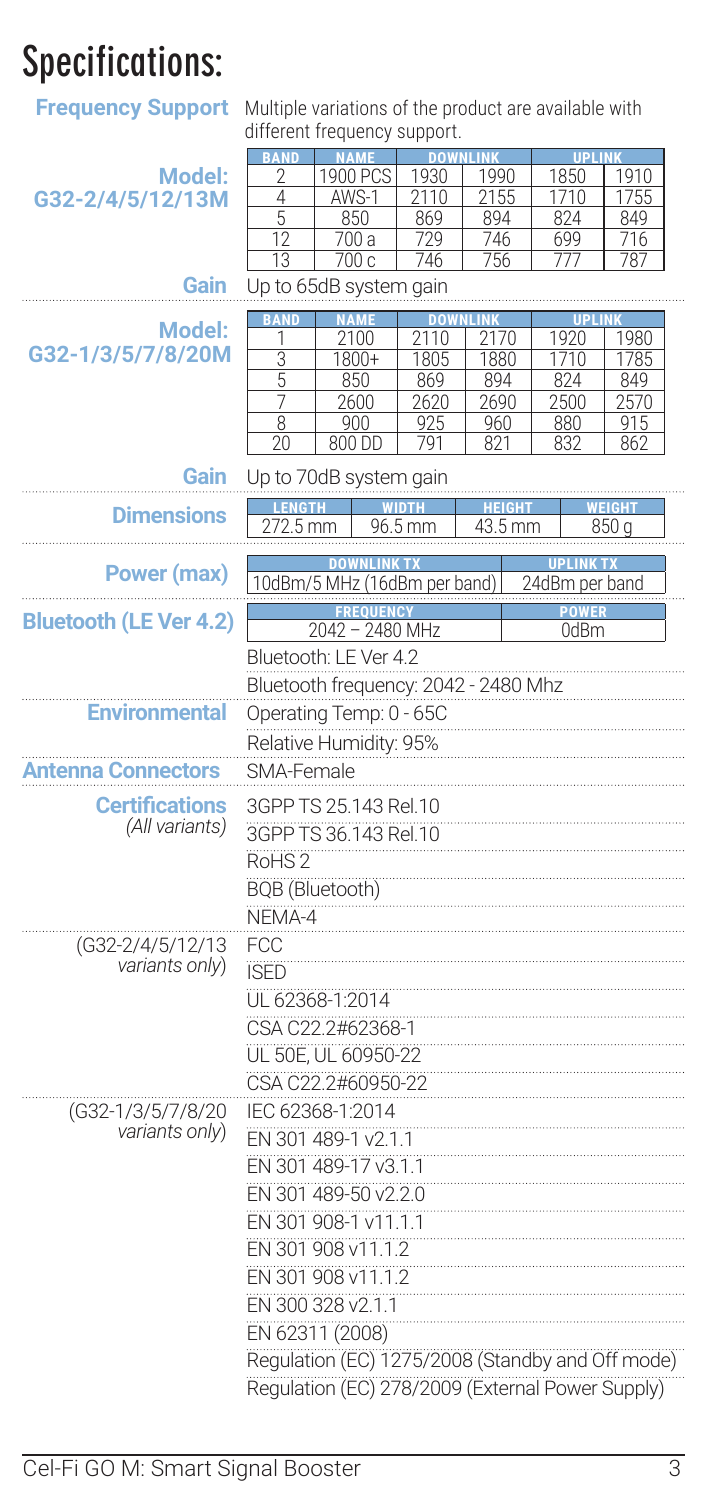# **Before You Begin** Cel-Fi GO M **Installation**

Cel-Fi GO has a **Donor Antenna Port** and a **Server Antenna Port**. They are marked on the device with icons (see illustration). It is critical that the **Donor** and **Server** antennas are connected to the correct port.





Place the Donor Antenna on the vehicle. Make sure you consider the entire system and required cable lengths.

#### **TIPS AND TECHNIQUES**

- Install antenna at least 12 inches from any other antennas for best performance
- Antenna should be free of obstructions
- Antenna should be away from windows (including sunroof or other openings)
- Install 8 inches away from any people
- For best performance make sure there is 50cm of metal around the base of the antenna.



### Install Server Antenna in the cab where coverage is needed.

### **TIPS AND TECHNIQUES**

- For best results, install Donor and Server Antennas such that there is substantial material between the antennas. This will create isolation and allow the system to perform at higher gain without oscillation or feedback.
- Keep **Donor** and **Server Antennas** separated/isolated from each other for best performance.
- The power supply may not be NEMA 4 rated.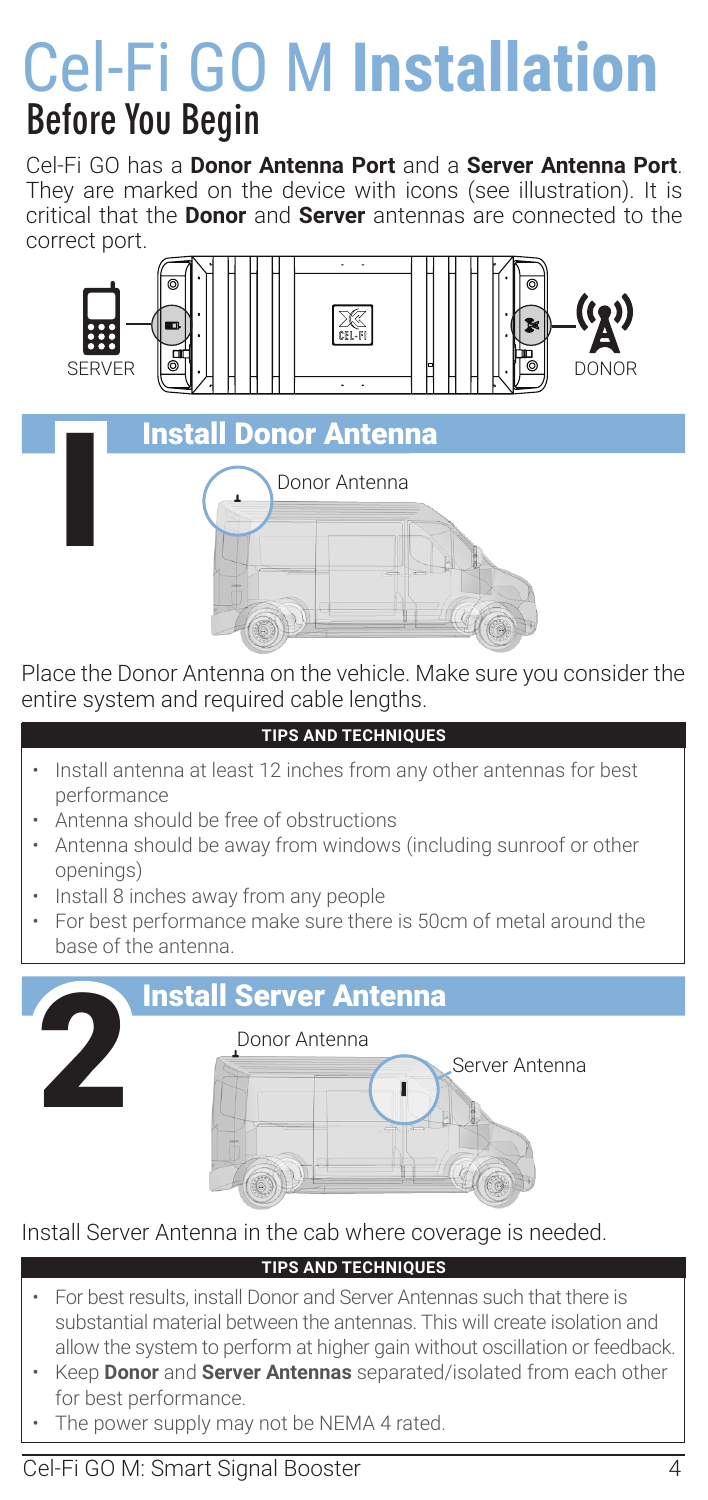

Find a good mounting location in your vehicle. Location should have airflow (for cooling) and be secure from contact with external objects.

Make sure the unit is within cable range of the 12V power supply on your vehicle.

Best to make sure all cable lengths support the intended mounting location BEFORE permanent mounting.